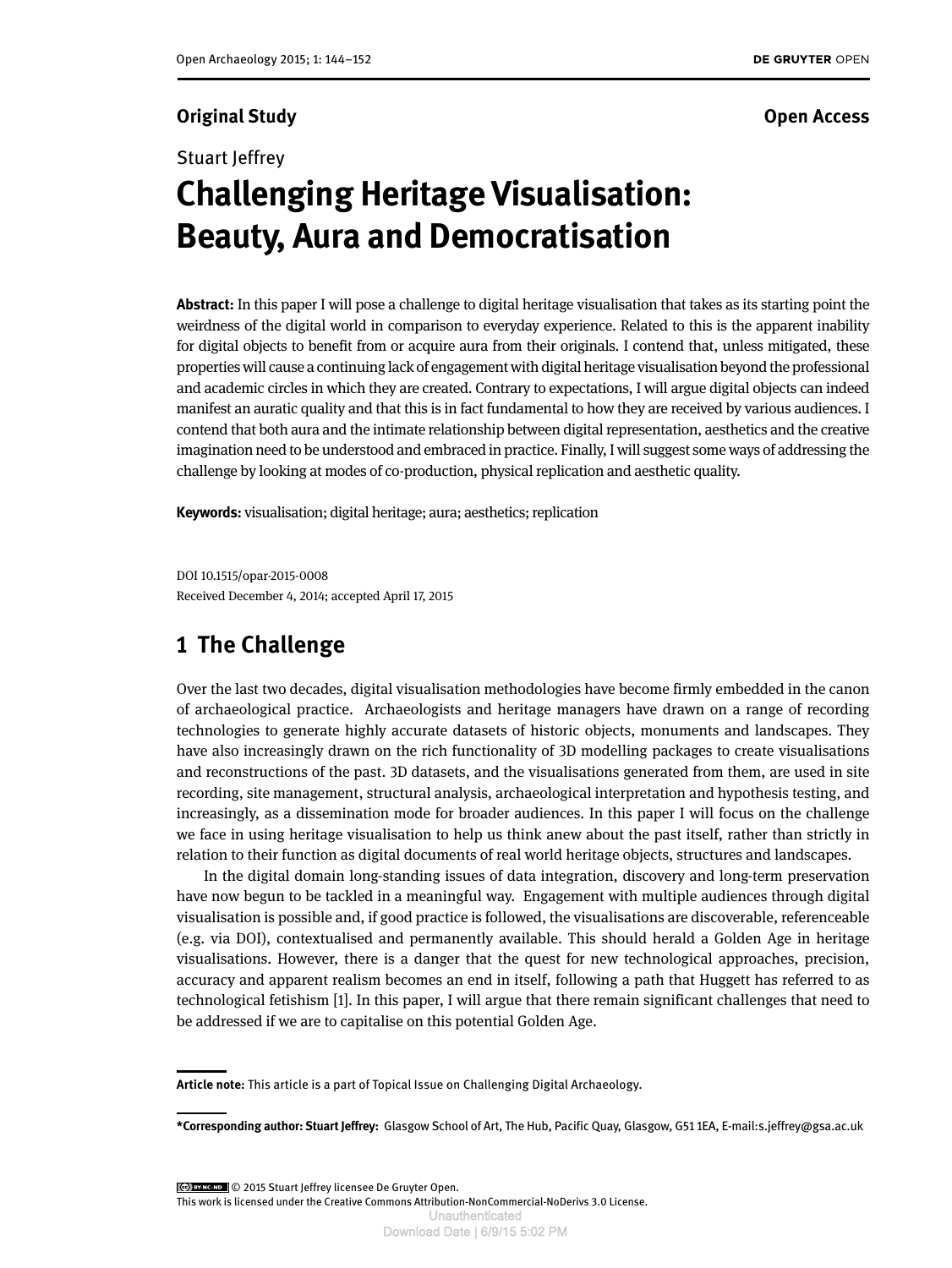These challenges are exemplified by the fact that there is little broad community engagement with digital visualisation, despite community interest in the technologies themselves [2]. Expert forms of knowledge and/or professional priorities invariably inform digital visualisations, consequently, the resulting digital objects fail to engage broader communities as a means of researching and representing the heritage. The low levels of public use and re-use of these resources also suggests concerns relating to perceptions of authenticity, aesthetic appreciation and value.

I will argue that the 'aura' of the digital object is fundamental to how it is received by its audiences. We need to understand and embrace the potential for digital objects to manifest, or accrue, auratic qualities. I suggest these qualities are intimately related to modes of production, aesthetics, and creative imagination. In what follows I will explore what I hope are fruitful avenues for addressing these challenges. Firstly though, it is important to acknowledge the 'weirdness' of the digital realm, this is a realm which is inherently otherworldly and strange in comparison with the rest of human experience. This weirdness, unless mitigated, tends to produce sanitised and alienating representations, which many audiences find difficult to engage with, let alone to use and re-use.

#### **2 Weirder than the Past**

Our internal construction of the past comprises what we think we know, what we know is unknown and of course the famous 'unknown unknowns'. Thus any reflection on the distant past and how it was experienced conjures up a catalogue of uncertainties. Concepts fundamental to a modern western way of being; politics, family, gender, personhood, divinity, to name but a few, were all demonstrably fluid historically and are assumed to have been equally fluid in prehistory (e.g. see [3]). The differences between our ancestors and ourselves are in many ways so profound that even some magical form of direct contact would likely only move us a small step closer to truly understanding them. The past should, and does, appear to us as a very weird place, a place where what we assume to be certainties are constantly challenged, although it is also 'domesticated' and reproduced in the image of the present [3, 4]. The challenge offered by the past is of course a large part of the pleasure in studying it. Weird though the past may be, I would argue that, for many people, the digital world, specifically the world of modelled digital objects, carries with it a similar degree of weirdness. Bearing in mind that one of the ultimate objectives of digital visualisations is to help us understand the past, not only is it a peculiarly modern medium, but conceptually it represents a huge break from all previous ways of interacting with the world. The leap from analogue to digital represents both a more rapid and larger step change in the technology of representation than virtually any that have gone before. In this I would include the invention of photography, cinema, radio and television (all of which have now been near universally subsumed into the digital world). A key component in understanding the scale of this difference lies in the immateriality of the digital object itself. The objects we use for delivery; internet infrastructure, computers and mobile devices are at least physical things, but the digital object itself is fundamentally immaterial and this raises significant issues.

The strangeness of the digital object as a record becomes clear in comparison to real world objects (and the physical analogue records that might have been created to describe them). Traditional records and representations of an archaeological monument, say of a carved stone cross, would likely consist of documentary records, photographs, measurements and, going back in time, even casts or rubbings. These may be collated, edited and published or gathered together and placed in a document archive or finds store. Where these records are located, and how they can be accessed, should in theory never be in doubt. At the very least we know that the records exist somewhere and if we had the will we could get to them, pick them up, read them and analyse them. Compare this to the nature of a digital model of the same monument. If we look at some of the actual properties of the digital world, a number of previously unheard of features emerge:

– *No substance* – barring the nascent field of haptics which offers a peculiar analogue for the sense of touch, the object has no physical substance that we can sense, no weight, no texture, no smell and no temperature.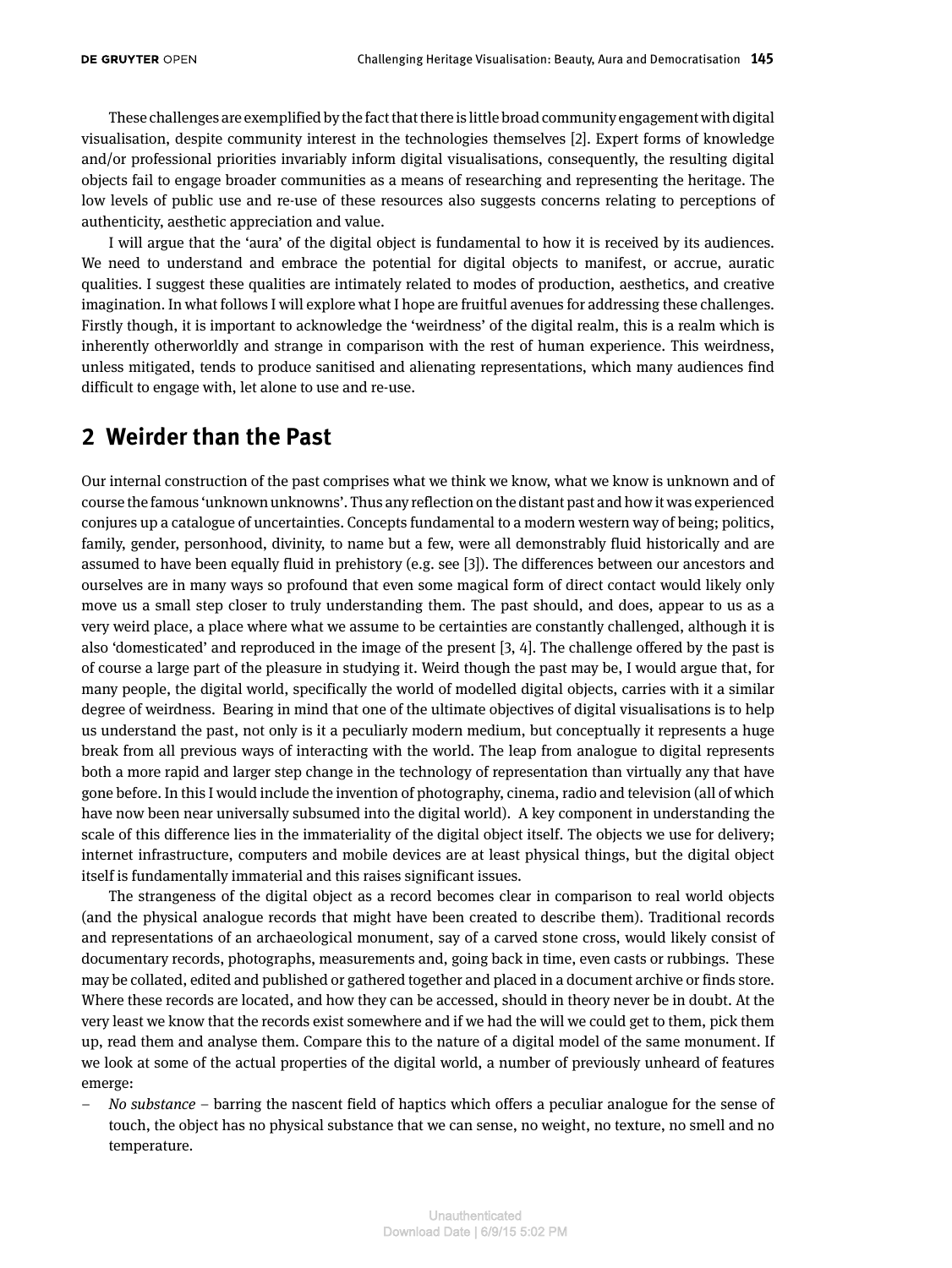- *No location* it is not clear to us what physical space the object actually occupies, this is especially true when they are dormant, i.e. not being actively viewed or interacted with. Until fairly recently it might have been possible to think of them as existing on a hard drive or a removable disc, but where is 'the network'? Where is 'the cloud'? Where is the internet? These locations are a separate class of locations that share little with the notions of physical space that we are most used to dealing with.
- *No degradation* All physical things decay, and this is an important element of our understanding of them. Much of archaeological practice involves trying to categorise and quantify processes of decay. The digital object apparently lies outside this universal physical process.
- *Infinitely reproducible* the reproducibility of a physical object is contingent on material, there is a cost in reproducing it and that cost is part of the intrinsic physical nature of the object. Again, this apparently does not apply in the digital realm where infinite, perfect, cost free copies of an object can be created.
- *Ownership vs licensing* ownership of all kinds of digital content appears to be a dying concept. Digital music, film, books and much else is unlikely to be owned in a real sense by the consumer. Instead the relationship becomes one negotiated by licensing arrangements. We buy a licence to consume a digital version of a book on an eReader, we don't own the book. Almost all digital heritage objects fall into this category. This has a profound effect on the relationship between the audience and the object, particularly in terms of re-use. There is also a relationship here between ownership, location and access. Where objects are poorly curated the sense of a lack of location is compounded by the apparent transience of links to the object (e.g. URLs), engagement with an object is discouraged in an environment where long-term access is beyond one's control and is unpredictable and capricious.

I am acutely aware that, in terms of both electronics and physics, digital objects are being somewhat misrepresented here, as ultimately they do have a form of physical existence perhaps encoded on magnetic media, in solid state devices, or as dynamic charge states in RAM. I have also myself written on the types of loss and decay that digital content suffers in reality, including software redundancy (e.g. [5]). However, the vast majority of users rarely consider these realities (or find them difficult to conceptualise) and nor should we expect them to. It is the properties as they actually appear to users that should matter to us when considering them as media for visualisation and modes of dissemination.

We see then that for a non-computer science specialist the digital object has no substance, it exists nowhere, it can be infinitely copied, there is no cost in its replication, it never degrades and, most likely it can never be owned, only consumed under license. How does this strange nature impact on the user? I would contend that these factors combine to create an apparently sanitised, distancing and disengaging artefact, and one that, for a certain conception of authenticity, would be the antithesis of an authentic object. Whilst the last few decades have seen critiques of the notion of authenticity, or at least its reconceptualisation as a cultural construct, in heritage contexts it is still assumed to be intimately tied to the physical historic object [4,6,7,8]. Linked as it is to historic fabric, setting, and use, and more experientially, processes of aging, patina and decay, it is hard to see how the digital reproduction could acquire authenticity. Thus, the issue of authenticity lies at the heart of the problem and, via its strange immateriality, digital representation faces challenges even beyond those faced by mechanical reproduction as a transformative technology. The elimination of the authenticity, or what Benjamin [9] calls 'aura', might at first glance suggest that digital visualisations will never operate in the way that an original authentic object or work of art might do. But what if it was possible to imbue the digital with its own aura?

# **3 The Digital Aura**

Translations of existing artefacts, sites or monuments into the realm of the digital, and even born digital reconstructions, can be thought of as a form of reproduction and the problematic nature of reproductions as a medium for engagement with the original has long been recognised. The seminal statement on this by Walter Benjamin draws on the key issue of authenticity, he describes the problem this way: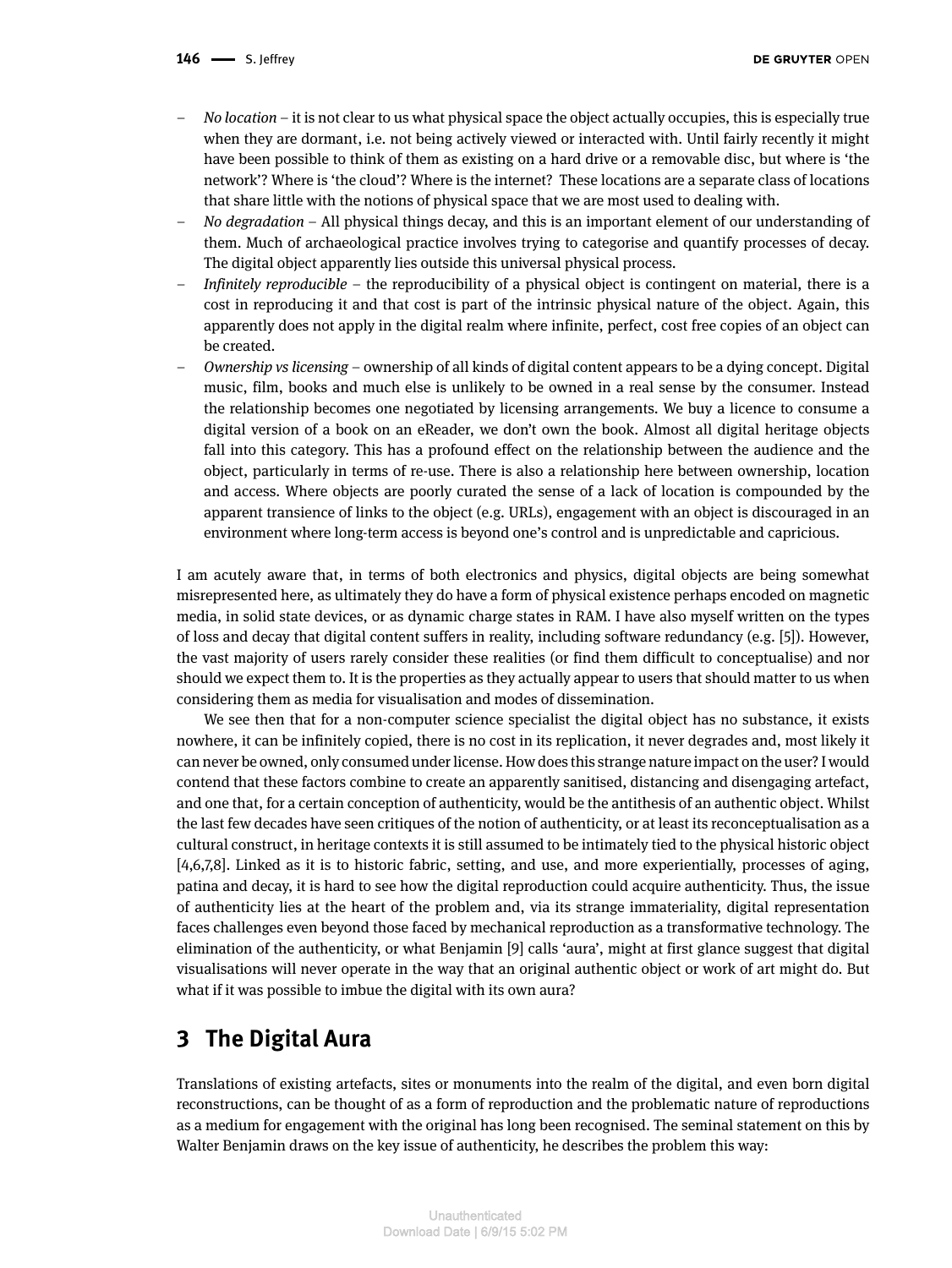*"The authenticity of a thing is the essence of all that is transmissible from its beginning, ranging from its substantive duration to its testimony to the history which it has experienced. Since the historical testimony rests on the authenticity, the former, too, is jeopardized by reproduction when substantive duration ceases to matter. And what is really jeopardized when the historical testimony is affected is the authority of the object.* 

*One might subsume the eliminated element in the term "aura" and go on to say: that which withers in the age of mechanical reproduction is the aura of the work of art*" [9]

Even with Benjamin's definition, the aura seems to me a difficult concept to pin down precisely, although most people will admit, at least to themselves, that when faced with an object rich in history and meaning that they experience something beyond intellectual stimulation. For me, it is this extra, but ineffable, sensation that actually catalysed my desire to engage with the process of archaeology in the first place. A key aspect of the aura is that sensation of being close to the past. This sensation, the thrill of proximity, is not essentially about the physical object itself, it is about the people who have been close to it in the past and our connection to them. For example, an ancient crown is only an important object because of the heads that it has sat upon or which were associated with it, and the the hands of the people who crafted it. Without these connections, it is only an interesting piece of metal. To excavate such an object, and to be the first person to hold it in ones hands for a long time, is often acknowledged to be a thrill, and a key part of that thrill springs from that sense of proximity to people in the past that the object allows us to experience [7,10].

Each object, monument or place has a biographical chain of events that leads back from the present to its creation and each link in the chain is redolent of the people who handled the object, used the monument, or occupied the space. Our direct personal experience of the object, monument or place, is simply the latest link in the chain and somehow connects us to every other person on the same chain however distant they are in the past. For real world objects, such as the ancient crown, or monuments, such as a stone circle, the biography and the chain of events emerging from the past into the present can be seen to have a clear expression in our notions of its authenticity and the aura surrounding it. As described here, this chain can extend into the deep past linking us with known or unknown individuals but it can also operate in the recent past. An example of this is the peculiar value that is assigned to lower numbers in limited editions of, for example, photographic prints. Print 1/1000 is more valuable than print 463/1000. Such prints may even be sold at the same initial price, and the change in value will emerge at re-sale. The same can be said of the editions of books or prints of an artwork. Why is this? For photography somehow the closeness to the original negative (in terms of the sequence of prints), brings the buyer closer to the photographer, and possibly therefore closer to the photographer's subject. With chemical print technology the chain is decidedly a physical one and it might be possible to argue that each subsequent print is slightly less 'true' than the previous one through the action of some infinitesimal physical process. This again raises the question of authenticity, and particularly aura, in relation to digital records and recreations. It is the translation of the record of the object from the analogue to the digital, with all the changes in material quality that this entails, that has the biggest impact on the aura. In effect, the weirdness of the digital medium somehow breaks the chain of proximity. The digital representation is no longer part of the same chain as a chemical photograph or sketch drawing might be. It has been sanitised and its intangibility, its infinite reproducibility and it's imperviousness to the ravages of time all conspire to eliminate the aura.

In 2011 Bruno Latour and Adam Lowe published a paper called *The migration of the aura or how to explore the original through its facsimiles* [11], which responds directly to Walter Benjamin's 1937 paper *The Aura in the Age of Mechanical Reproduction* [9]. In this paper, Latour and Lowe make a number of important points about the concept of the aura with regards to replicas and reproductions of works of art. The most important of these arguments in relation to this paper is their belief that, contrary to Benjamin's position, some part of the aura of an original object can indeed migrate to its replicas, as opposed to the replicas simply accruing their own aura through time. This is dependent on a number of factors relating to the quality of the replicas production such as expertise, intentionality and the expenditure of resources. For Latour and Lowe the complex digital techniques required to create a physical facsimile are an intermediate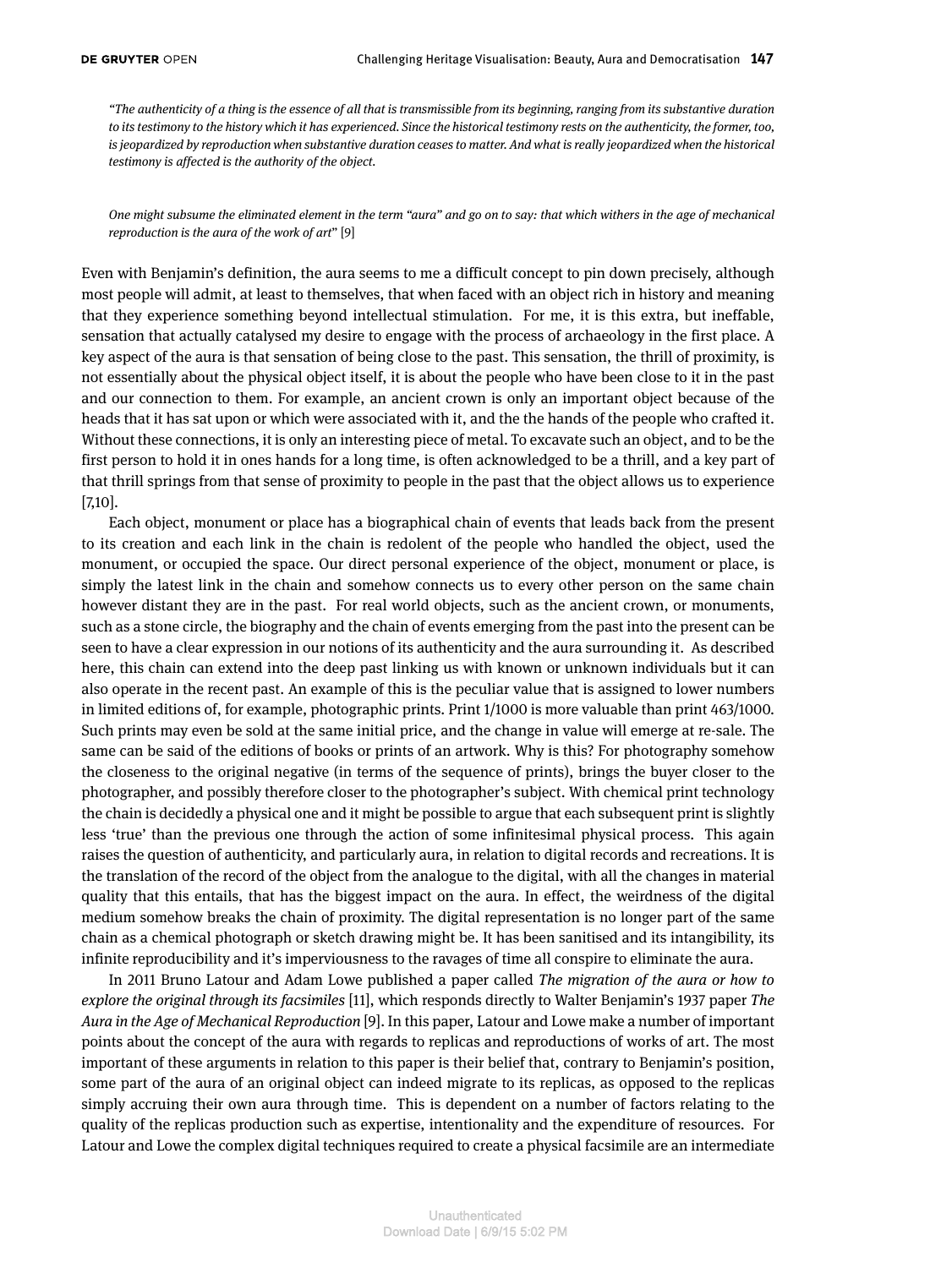phase of the replication process and the aura migrates to the final replica. While the concept of aura in the digital realm has been previously recognised, the focus has been on a general crisis of the aura or the accrual over time of a new form of aura [12, 13]. I would contend that Latour and Lowe's argument regarding physical replicas or reproductions can also be applied to digital replicas and reproductions i.e. the digital representations that we now use daily in archaeological practice. As discussed above the digital replica is clearly a different from the physical, however they are still produced subject to the already noted factors of expertise, intentionality and the expenditure of resources and these may act on the digital in the same way as they act on the physical. I would like to argue that aura can migrate from an original to its reproductions, in our case a digital visualisation of a real world heritage site or monument or a virtual reproduction of some scene from the past. These representations can add to or change the aura or authenticity of the original, becoming part of the onging biography of the original in the process. However, some forms of reproduction/representation will still facilitate this more than others. Ultimately Latour and Lowe argue that this depends to some extent on how good or bad a reproduction is, their evaluation of this seems in part to come down to technological sophistication as well as value and intentionality, but what does it mean for a digital visualisation to be a good or bad reproduction?

In the following three short sections I will not dare to try and define what is a good or bad visualisation, but I will discuss what I think are means by which the issue of the digital aura can be addressed. These are community co-production, 3D printing as a mode of co-production and the recognition of the value of creativity in visualisations, both by their creators and in collaboration with creative practitioners. Each of these approaches offers a means by which the tyranny of a purely technical engagement with digital objects can be meaningfully challenged.

#### **4 Democratisation and Co-production**

It is argued above that replicas and reproductions, including digital representations of original historic objects and monuments can acquire authenticity, but that this is dependent on their means of production in terms of intentionality, value and quality. Other research around physical replicas and reconstructions suggests that networks of relations created through community ownership, design, and/or participation are important in the creation of value and the experience of authenticity [7, 14]. If 3D models produced by 'experts' can seem disconnected, clinical, and irrelevant to the communities of interest that accrue around heritage places, the response should be to find ways to facilitate broader engagement with the production process and to evaluate what these audiences actually want.

As Benjamin argued in his 1936[9] article, mechanical reproduction (comparing theatre to cinema) is both liberating and problematic. Developments in new recording technology combined with the growing affordability of some existing technologies means there are increasingly low technical and financial barriers to production of three dimensional datasets and their subsequent visualisation. The potential for mass engagement with the production of 3D records and visualisations is very real. In response experts have sought to engage in training exercises to democratise the recording and modelling process (for UK examples see [15,16]), but this still maintains a form of authority, especially with regards to the selection of the types and nature of the heritage deemed appropriate for recording and modelling. Co-production, which implies working together, rather than directing community work, can potentially create the kinds of networks of relationships around the production of the digital objects that would facilitate the migration of, or creation of the aura.

The ACCORD project (Archaeological Community Co-Production of Research Resources) [15] is a direct attempt to investigate this aspect of co-design and co-production (for another recent example of co-production see Micropasts 2014[18]) and specifically to examine if, when and how authenticity and value is produced. Work has taken place with ten community groups across Scotland using low cost or free software (often highly sophisticated, but easy to use) and consumer grade hardware to co-create 3D models using photogrammetry. Models are created in tandem with statements of contemporary social value. Focus groups are also carried out with each group in order to capture their responses to the co-produced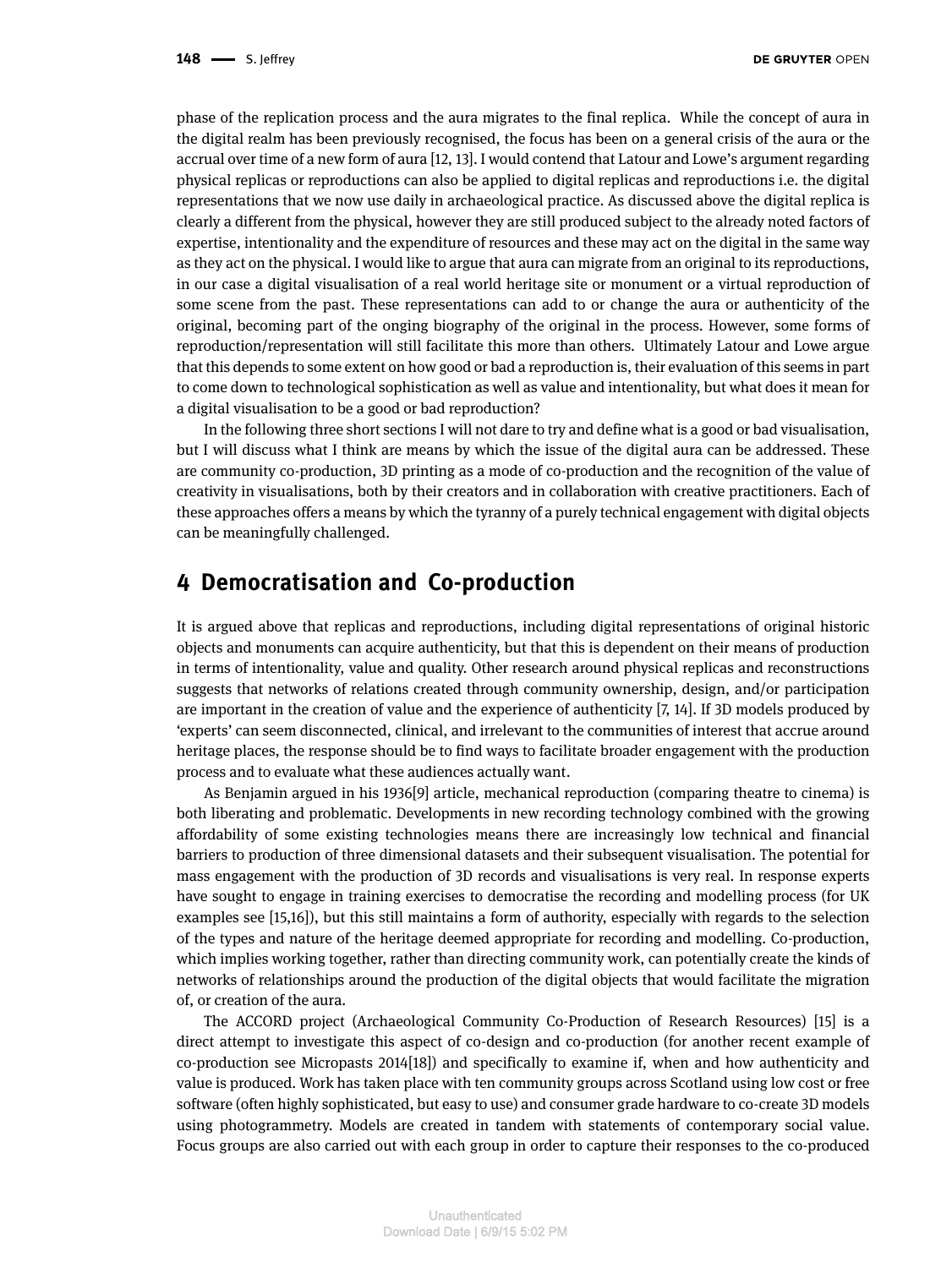digital object(s). Analysis of the results of this work is ongoing, but it is already clear that this approach creates records that are valued very differently from those generated solely by professional and academic practitioners. Whether the sense that a digital object is more valued when created through co-production extends beyond its immediate creators, to more distanced viewers, or to viewers in the future or not, has yet to be demonstrated. However, it is demonstrable from ACCORD work how powerful the process of creating a digital record or replica is as a way for communities to validate, or enhance, the significance of the original site or object.

### **5 Closing the Analogue-Digital-Analogue Circle**

Perhaps the most direct way that the weirdness of the digital will be mitigated in future is by allowing the digital object to break back out into the real world. This of course is exactly what has been happening with the widespread adoption of low cost 3D printing (additive manufacture). The challenges and opportunities that this technique raises for archaeology are discussed in depth elsewhere in this journal [19], however one aspect of the process is particularly pertinent with regard to digital aura.

The analogue-digital-analogue cycle creates a new moment of production, which again has the potential to activate processes that facilitate a migration of aura. If the users are themselves producing the print, for example by downloading a file from an online archive (e.g. the Smithsonian X3d , currently in Beta testing [20]), then they are in fact engaging in a co-production process. The final object is essentially a collaborative work between themselves and the creators of the purely digital version. They have entered into a relationship with the source of the digital object involving production rather than simply consumption.

Home or school production of a print also counters one of the key oddities of the digital world, the physical output not only has substance (however strange) and location, but also has the ability to be owned. Ownership consequently allows specific types of reuse that might not be allowed under license. The physical version can be used in any way the owner wishes, coloured, reshaped, sculpted or integrated with other objects. This type of reuse clearly creates a new representation of both the digital object and the original real world object (if there is one), but, does not fit exactly into the realm of reproduction discussed by Latour & Lowe. For them, the aura of the reproduction is contingent on the quality of the reproduction, determined by, amongst other things, its value, technical sophistication and level of expertise deployed [11]. Cheap additive manufacturing technology hardly fits these criteria. However, I would argue that creating a physical object from the digital would fit into a framework that sees aura as a function of both the intentionality of the replica and network of relationships around the process of production.

# **6 Beautiful by Accident**

I personally find many visualisations of 3D archaeological data quite beautiful. There is an irony though, as despite the striving for realism apparent in many visualisations, the examples that are most attractive to me are often those that are least realistic. False colour, dense point clouds, cut planes through structures giving impossible views and especially representations where details and shapes have to be mentally reconstructed from the fragments represented - all these have their own particular beauty. The appealing, abstract qualities of these visualisations seem to be largely accidental, or at least incidental, and this both misses an opportunity and does an injustice to the creative imagination of the visualisation's creators. Digital representations of the past continue to struggle to overcome the perception that they are either purely scientific tools for analysis and management or flashy and unnecessary demonstrations of technological prowess offering no real insight into or connection with the past. This is a perception which, I would argue, many digital heritage practitioners are complicit in perpetuating. They value the scientific and technical nature of the production process and impress these aspects of the production on the aesthetic of the final product.

Whilst there have been numerous efforts by archaeological practitioners to overcome the questions of interpretation and emotional engagement through collaboration with artists (for recent examples and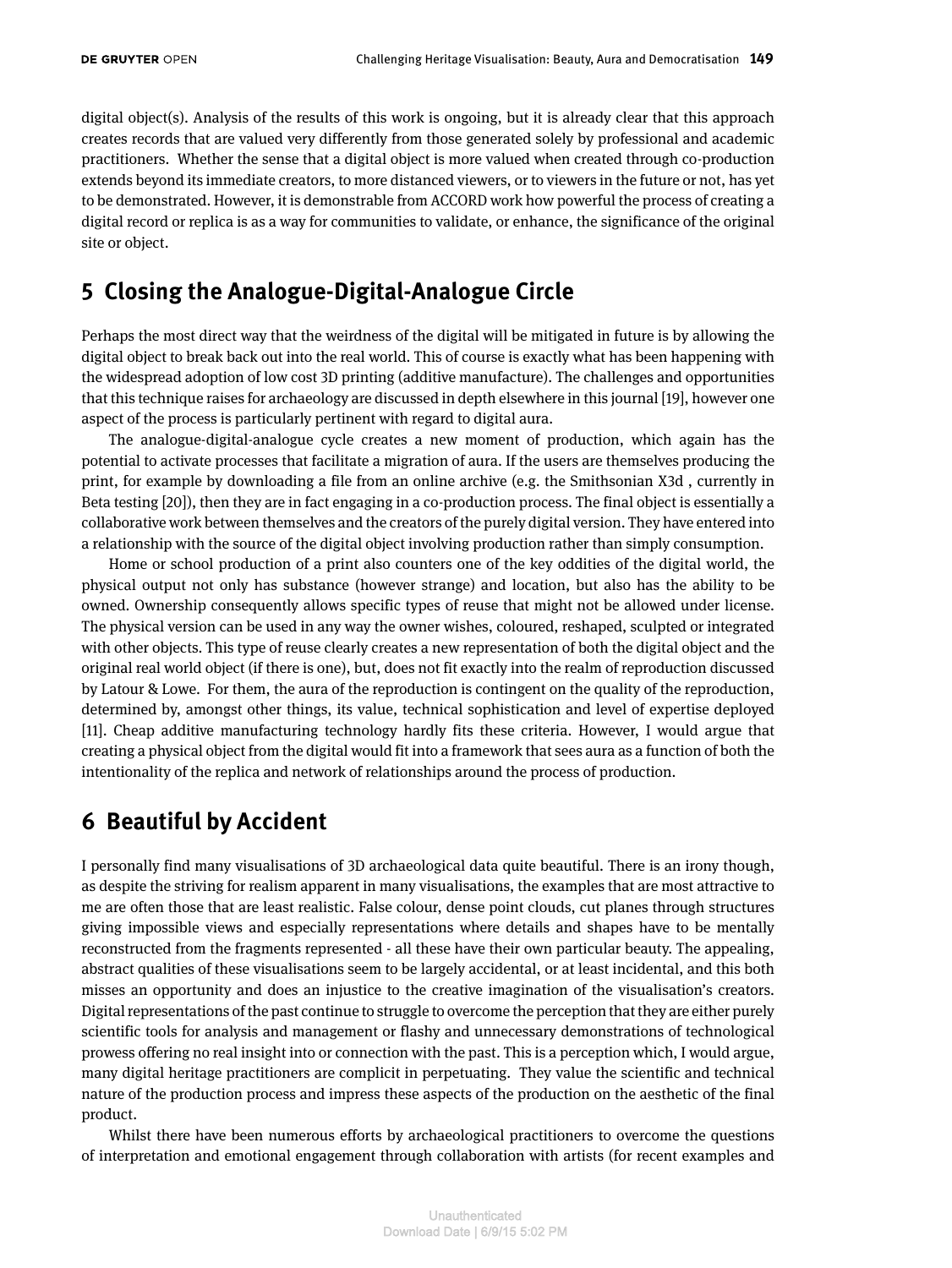discussion see Russell and Cochrane 2014[21]), this has so far been much less apparent in the field of digital archaeology (for a notable exception see Watterson [22]). As academic representations of the past are still struggling to achieve the levels of realism that one might experience in the cinematic context, there is some sense that we should revert to the technique of facilitating the 'suspension of disbelief' that has occurred through the ages, but which depends on a strong narrative. Simply put, if the narrative engages an audience strongly enough then the deficiencies of the stage set, the cinema special effects or the unrealism of a visualisations rendering do not matter.

In archaeological heritage, rather than a straight dramatic narrative there has been some focus on the potential for gamification, basically an interactive narrative (not just via the use of games engines e.g. Rua and Alvito [23]), to provide this engagement and allow audiences to feel immersed in the past (for an example see the VMUST Keys to Rome project 2014 [24]). I suggest that this is a problematic approach for a number of reasons, not least the necessity of disambiguating multiple interpretations of the past in order to construct meaningful game objectives. However, I would also argue that we could borrow from the strong aesthetic element of computer games. For the time being many efforts to make virtual representations realistic still produce a weird, almost sinister, aesthetic. However, if the struggle for realism is tempered with creative responses to the past we can create a deeper engagement than a photorealistic image itself might do. It is our natural curiosity towards the artist's intention that acts as a lever to draw people into a visualisation or representation of the past. It is also the clear, but implicit, understanding between the artist and the audience that there is no single correct interpretation of their work that liberates the visualisation from the constraints imposed by clashing archaeological interpretations of the evidence on which the representation is based.

Given the power of the visualisation tools that we use, why do we so often abandon beautiful things in favour of an anti-aesthetic that privileges the scientific and technical nature of the process? The challenge here is to find ways of collaborating meaningfully with artists, creative practitioners and the creative public, as well as acknowledging our own creativity as digital craftspeople. An important element of this approach is its ability to mitigate against the tendency towards a data-centric view of the world. The data-centric view favours the collection and collation of data that fits with the pre-existing technology. In the case of digital visualisation it is the geometric representation of the external surfaces of structure that best fit the approach. There is of course much more to a site, monument and object than this, past and present stories, sensations, memories and ideas. We experience a world deeply coloured by these intangibles, as it was in the past. However, we often represent the past simply as the physical framework in which reality was experienced, but the framework is apparently empty of the things that actually constituted that reality. I would argue that our visualisations should be trying to represent this richness, both as it might have been experienced in the past and how it is experienced in the present. I would favour the visualisation equivalent of the sensuous and reflexive GIS argued for by Gillings and Goodrick [25] almost 20 years ago.

By adopting these strategies we should be able to demonstrate that our digital records, models and visualisations have acquired an aura of their own, or benefitted from migration of the aura from their original subject, and that they have been imbued with a deliberate and meaningful aesthetic that has an appeal beyond the present age. In one or two hundred years' time will our visualisations be well considered enough to stand on their own as objects of intellectual fascination and aesthetic value? Will there be exhibitions of early 21<sup>st</sup> century archaeological visualisations in the way that the diaries and sketches of antiquarians or ancient maps are displayed today? I hope so.

#### **7 Conclusion**

The challenge posed here clearly does not highlight a general existential crisis for 3D recording and visualisation in archaeology and heritage. There is absolutely no question that the utility of these techniques in terms of metric recording, analysis, site management, disaster planning and a whole range of other important roles will mean that they will continue and grow in usage. However, I firmly believe that digital visualisations of the past, be they of sites, monuments, landscapes or populated worlds have an unfulfilled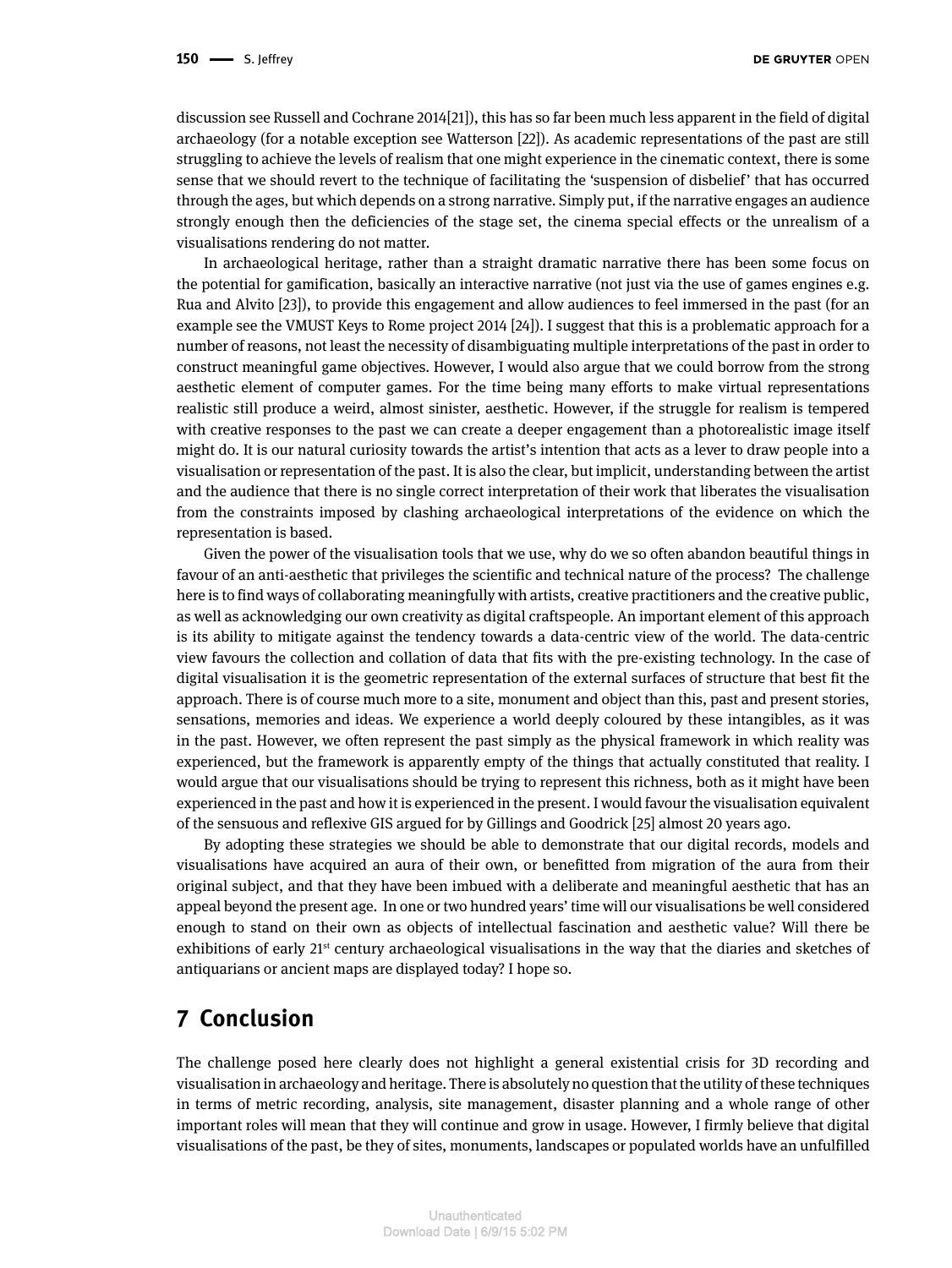potential to consistently and meaningfully engage broad audiences. They can facilitate an individual's or community's own intellectual exploration of the past and perhaps most importantly to provide them with that elusive thrill of proximity to that past. If we do not consider how digital representations actually feel to access, to use and re-use and, significantly, how they make one feel connected to the past emotionally as well as intellectually (i.e. their auratic quality), then digital visualisations will continue to exist as remote, disconnected and sanitised entities trying to express a vision of the past that was highly inter-connected and profoundly personal. They will remain a tool for the professional and the academic in their intellectual pursuits, but they will miss the opportunity to act as a powerful mode of collaboration, facilitation and emotional inspiration that I believe broader audiences would welcome.

Digital visualisations, either of existing or re-imagined heritage, are not simply a technical exercise, they act as powerful expressions of our present world view, and if not considered in this light, they fall short as meaningful representations of the past. Digital visualisation lies on a continuum of representations that begins with the first cave paintings. The meaning and power of each mode of representation between then and now should be used to inform us how best to utilise the technology at our disposal and to enable everybody to share their thoughts and feelings about the world as it was. In my view, the initial response to this challenge should employ co-production of the digital object and/or of a physical version of it and at the same time wholeheartedly acknowledge and embrace the creative and craft elements of digital visualisation production. These approaches, if successful may have a profound effect on the relationship between heritage professionals, the broader community and our engagement with the past.

**Acknowledgements.** I would like to thank Sian Jones for her input regarding issues of authenticity and her comments on drafts of this paper. I would also thank Sally Foster, Paul Reilly, Mhairi Maxwell and Emily Hamilton, as well as the reviewers, for their helpful and constructive suggestions.

#### **References**

- [1] Huggett, J., Archaeology and the new technological fetishism. Archeologia e Calcolatori, 2004, 15. pp. 81-92. ISSN 1120-6861
- [2] Banks, S., Connected Communities scoping study, 2011, http://www.ahrc.ac.uk/Funding-Opportunities/Researchfunding/Connected-Communities/Scoping-studies-and-reviews/Documents/Community-based%20Participatory%20 Research.pdf
- [3] Shanks, M. and Tilley, C., Re-Constructing Archaeology: Theory and Practice. Cambridge: Cambridge University Press, 1987
- [4] Lowenthal, D., Changing Criteria of Authenticity. In K. E. Larsen (Ed.), NARA Conference on Authenticity in Relation to the World Heritage Convention, Paris: ICOMOS 1995, pp. 121–35.
- [5] Niven, K., Jeffrey, S. and Richards, J. D., Archiving Three-Dimensional Archaeology: New Technologies, New Solutions? In E. Graeme, T. Sly, A. Chrysanthi, P. Murrieta-Flores, C. Papadopoulos, I. Romanowska, & D. Wheatley (Eds.), *Archaeology in the Digital Era Volume II, e-Papers from the 40<sup>th</sup> Conference on Computer Applications and Quantitative Methods in Archaeology,* Southampton, 26-30 March 2012, 2012, pp.289-294
- [6] Holtorf, C., On pastness: a reconsideration of materiality in archaeological object authenticity. *Anthropological Quarterly*, 2013 86(2): 427-443
- [7] Jones, S., Negotiating authentic objects and authentic selves: beyond the deconstruction of authenticity. *Journal of Material Culture*, 2010, 15(2): 188-97.
- [8] Pye, E., Caring for the Past: Issues in Conservation for Archaeology and Museums. London: James and James. 2001, 58-9
- [9] Benjamin, W., "The Work of Art in the Age of Mechanical Reproduction." In Illuminations, 217-51. New York: Schocken Books, (1936), 1968
- [10] Macdonald, S., A people's story: heritage, identity and authenticity. In C. Rojek and J. Urry (Eds.), Touring Cultures: transformations of travel and theory, London: Routledge ,1997, 155–175 (169).
- [11] Latour B. & Lowe A., The migration of the aura, or how to explore the original through its facsimiles. In T. Bartscherer (Ed.), *Switching Codes*, 275-98. Chicago: University of Chicago Press, 2011
- [12] Gillings, M,. The real, the virtually real and the hyperreal. In S. Smiles and S. Moser (Eds.), Envisioning the Past: Archaeology and the image. NewYork: Blackwells, 2005, 223-39